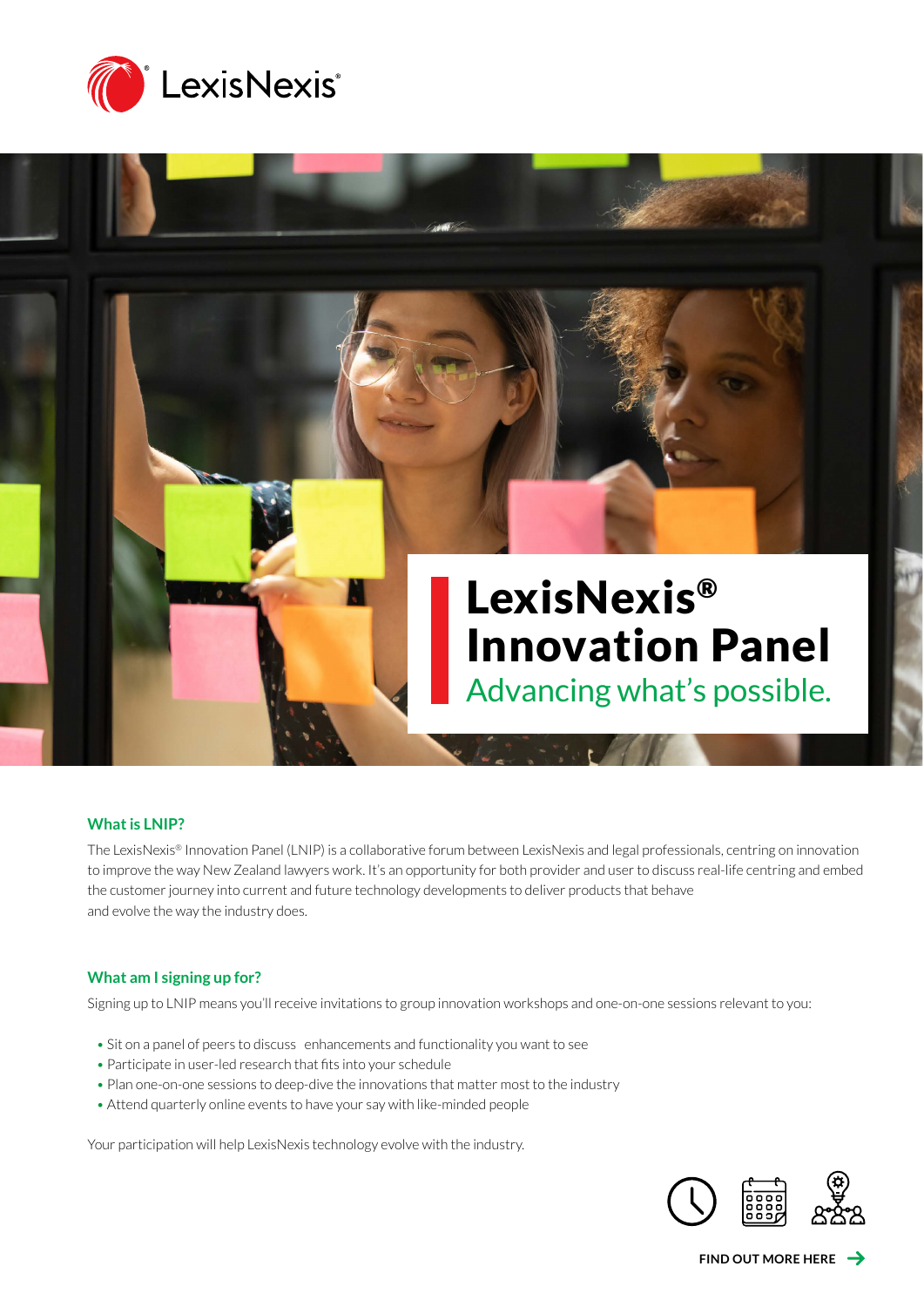



*Working hand-in-hand with customers like you will give us the power to create functionality that works the way you do.*

#### **Who we're looking for:**

Associates, Partners, Barristers, Solicitors, Legal Researchers, Estate Administrators, Practice Managers, Librarians, Legal Executives, Law Students and Graduates and YOU!

#### **What's in it for you?**

- Receive advance notice of product and content enhancements specifically for NZ customers
- $\angle$  Embed your voice in our product developments so we deliver what you need
- Shape digital legal initiatives for NZ

### **Different Ways To Have Your Say**



#### **Group Innovation Workshops**

Format: Interactive group workshops

Group or Individual Participation: Group

Frequency: Quarterly

#### **One-on-One Discovery Sessions**

#### Format:

In-person sessions with a LexisNexis® product experience specialist, in your work environment.

Group or Individual Participation: Individual

Frequency: We run quarterly research blocks -Commit to what works for you

#### **Surveys & Feedback**

Format: Ad hoc surveys and proof of concept queries to your desktop.

Group or Individual Participation: Individual

Frequency: Once or twice a year -Commit to what works for you